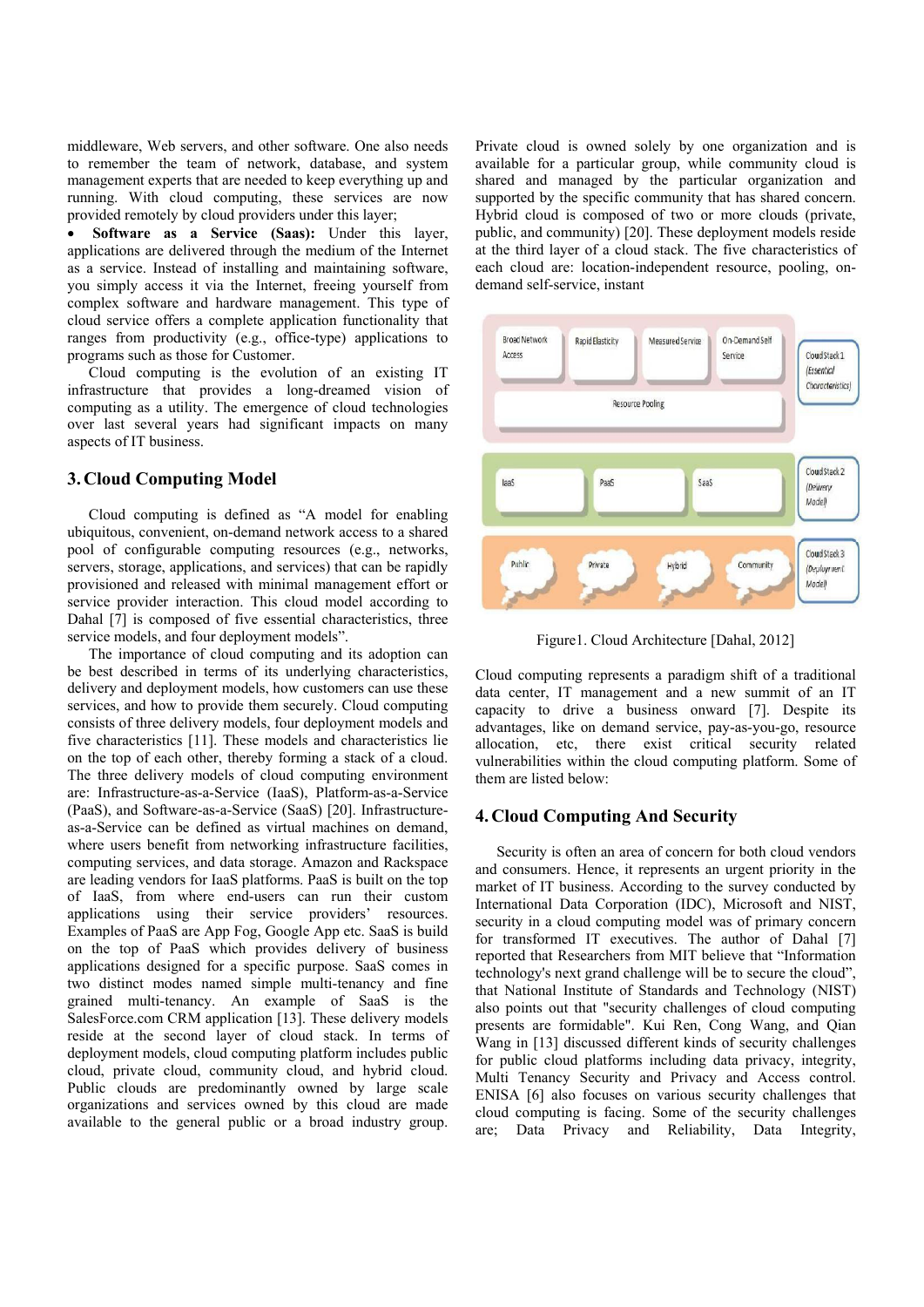Confidentiality of communication/computation as well as Authentication and Authorization.

Although various security approaches have been proposed from the academic research community, none of them have been able to guarantee a hundred percent level of security for cloud computing. Crystography can be a suitable solution to security problems of cloud computing.

The term "Crystography" refers to the combination of Cryptography and Steganography for the purpose of enhancing the security of communications, usually involving; images, text or even voice over public networks.

Cryptography is the study of mathematical techniques related to aspects of information security such as confidentiality, data integrity, entity authentication, and data origin authentication [1]. It protects information by transforming it into an unreadable format. It is useful to achieve confidential transmission over a public network. The original text, or *plaintext*, is converted into a coded equivalent called *ciphertext* via an encryption algorithm. Only those who possess a secret key can decipher (*decrypt*) the ciphertext into plaintext [4].

# **5.The Cryptographic Technique**

According to [2], a message in readable form is referred to in cryptographic terms as plaintext. The process of disguising a message in such a way as to hide its substance is called encryption and the resulting message is referred to as ciphertext. The reverse process (decryption) takes ciphertext, C as input and restores the original plaintext. P. The encryption function E operates on P to produce C:

$$
E(P) = C \tag{1}
$$

In the reverse process, the decryption function D operates on C to produce P:

$$
D(C) = P \tag{2}
$$

A cryptographic algorithm called a cipher, is a mathematical function that is used for encryption and decryption requires the cryptosystem kept secret. This method is called security by obscurity and is used only in very specific cases. All modern encryption algorithms use a key, denoted by K. The value of this key affects the encryption and decryption functions. The functions become:

$$
E(K,P) = C \tag{3}
$$

$$
D (K, C) = P \tag{4}
$$

Cryptography systems can be broadly classified into symmetric-key systems, that use a single key (i.e., a *password*) that both the sender and the receiver have, as well as publickey systems that use two keys, a *public key* known to everyone and a *private key* that only the recipient of messages uses. In

the rest of this paper, we will focus more on public key cryptography.

## **6.Motivation**

Public key cryptography is used in e-commerce for authentication (electronic signatures) and secure communication (encryption). The most widely used cryptosystems RSA and ECC (elliptic curve cryptosystems) are based on the problem of integer factorization and discrete logarithm respectively. Improvements in factorization algorithm and computation power demands larger bit size in RSA key. At present the recommended key size is of 1024 bits which may have to be increased to 4096 bits by 2015 [18]. Larger key size makes RSA less efficient for practical applications. ECC are more efficient as compared to RSA, but its shortest signature is of 320 bits which is still long for many applications [1]. Although RSA and ECC have these drawbacks, they are still not broken. But in 1999, Peter Shor discovered a polynomial time algorithm for integer factorization and computation of discrete logarithm on quantum computers [8]. The resultant explosive increase in processing power of computers, will greatly produce reductions in the work factor required to solve IFP and DLP problems [1].

To the best of our knowledge, most existing Crystosytems are built around Public key Cryptographic schemes like RSA and Elliptic Curve Cryptography (ECC), whose security stems from the difficulty in solving Integer Factorisation Problem (IFP) and Discrete Logarithm problem (DLP) respectively. Thus, once we have quantum computers in commercial quantity, such systems can no longer be considered secure.

So there is a strong motivation to develop public key crystographic systems based on problems which are secure on both conventional and quantum computers.

# **7.Post-Quantum Cryptography**

Attention of many cryptography researchers have now shifted to building systems equipped with resistance to both classical and quantum attacks. To this end, there are basically four main classes of public-key cryptography that are believed to fall into this category:

- Code-based cryptography
- Hash-based cryptography
- Lattice-based cryptography
- Multivariate public-key cryptography.

# **8.Multivariate Public Key Cryptography**

Multivariate Quadratic Polynomials gives a new direction to the field of cryptography. Cryptography based on them can be a possible option applicable to both conventional and quantum computers [8]. In multivariate cryptography, security is based on the problem of solving system of nonlinear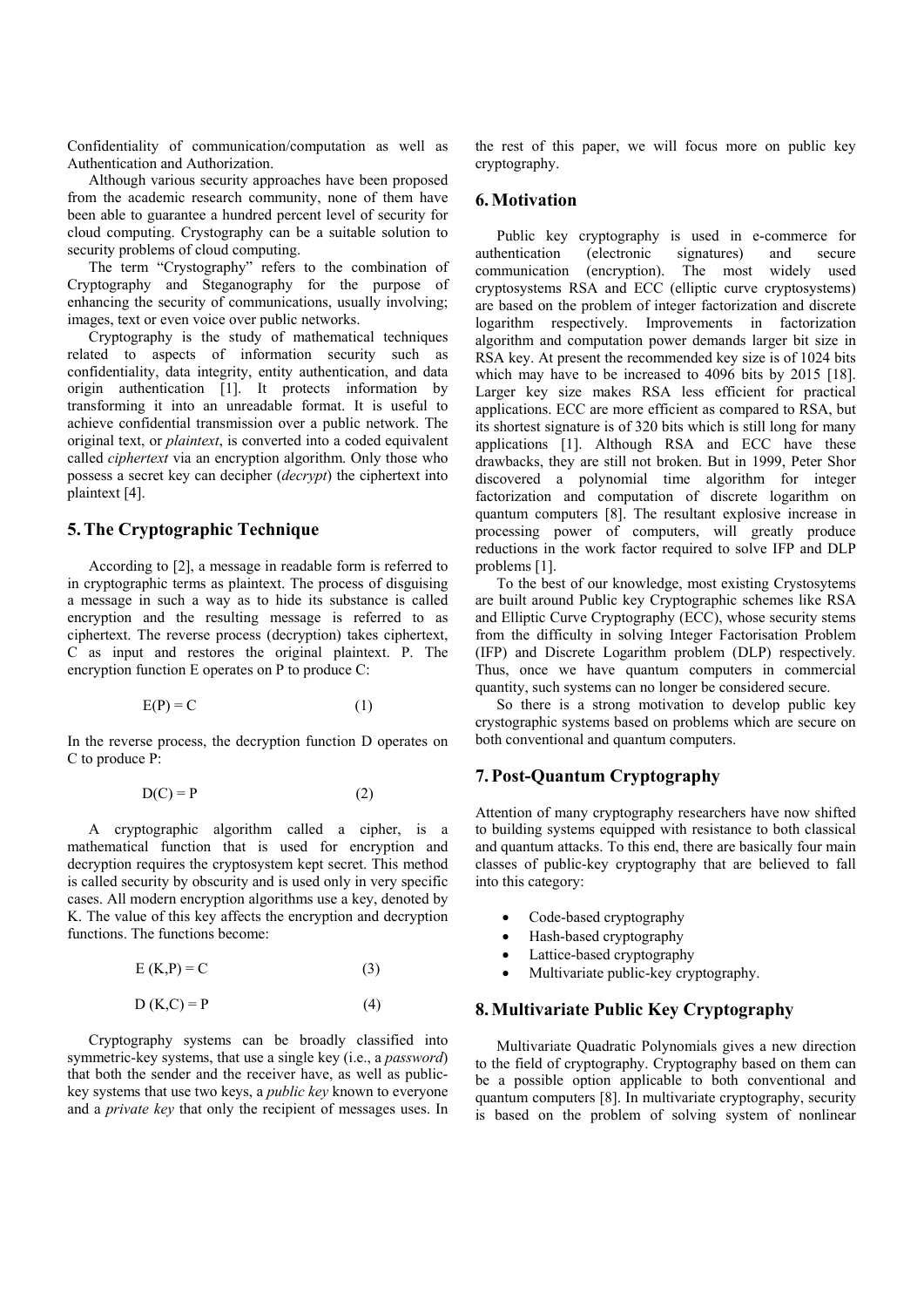equations which is proven to be Non deterministic Polynomial Complete or hard (NP-complete/NP-Hard), over a finite field.

Figure 2 shows such a system of *m* quadratic equations in *n* variables.

$$
p^{(1)}(x_1, \ldots, x_n) = \sum_{i=1}^n \sum_{j=i}^n p_{ij}^{(1)} \cdot x_i x_j + \sum_{i=1}^n p_i^{(1)} \cdot x_i + p_0^{(1)}
$$
  
\n
$$
p^{(2)}(x_1, \ldots, x_n) = \sum_{i=1}^n \sum_{j=i}^n p_{ij}^{(2)} \cdot x_i x_j + \sum_{i=1}^n p_i^{(2)} \cdot x_i + p_0^{(2)}
$$
  
\n:  
\n:  
\n:  
\n
$$
p^{(m)}(x_1, \ldots, x_n) = \sum_{i=1}^n \sum_{j=i}^n p_{ij}^{(m)} \cdot x_i x_j + \sum_{i=1}^n p_i^{(m)} \cdot x_i + p_0^{(m)}.
$$

#### Figure 2. A System of Quadratic Polynomials

This means, we wish to solve the system of equations in figure 2, for a given  $P = (p^l, ..., p^m) \in F_q^m$  and the unknown  $x =$  $(x_1, x_2, ..., x_n) \in F_q^m$ .

True to the term quadratic, in the above system of equations, the polynomials  $p_i$  have the form;

 $p_i(x_1, x_2,..., x_n) = \sum (1 \leq j \leq k \leq n)$   $\gamma_{i,j,k} x_j x_k + \sum_{(j=1 \text{ to } n)} \beta_{i,j} x_j + \alpha_i$ for  $1 \leq i \leq m$ ;  $1 \leq j \leq k \leq n$  and  $\alpha_i$ ,  $\beta_{i,j}$ ,  $\gamma_{i,j,k} \in F_q$  (the constant, linear and quadratic coefficients respectively). It has been shown that over a finite field, this problem is NP hard.

Petzoldt Albrecht in [15] pointed out that, beyond the supposed resistance against quantum computer attacks, multivariate schemes enjoy a number of advantages that includes:

 **Speed:** Multivariate schemes are very fast, especially for signatures. In fact, there are many hints that multivariate schemes can be faster than classical public key schemes like RSA and ECC.

 **Modest Computational Requirements:** The mathematical operations performed by multivariate schemes are usually very simple: Most schemes need only addition and multiplication over small finite fields. Therefore multivariate schemes require only modest computational resources, and this makes them attractive for the use on low cost devices such as RFID chips and smart cards, without the need of a cryptographic coprocessor.

 **Hardness of the MQ-Problem: T**he best known attacks against this problem are still exponential. This is in contrast to schemes based on the problem of integer factorization, which can be solved in sub-exponential time by algorithms like the number field sieve. From this point of view, the trust in the hardness of the MQ-Problem might be stronger than for integer factorization and the parameters of multivariate schemes have not to be adapted as drastically as those of RSA.

 **Variety of Cryptographic Schemes: I**t is always better to have cryptographic schemes based on a large variety of problems. As mentioned above, nearly all cryptographic schemes used today are based either on the integer factorization or the discrete logarithm problem. Therefore, a major cryptanalytic success against one of these two problems would lead to a severe security problem. With having a greater range of cryptographic schemes, the impacts of such a cryptanalytic break through would be much less grave.

# **9. Steganography**

One of the principal weaknesses of all encryption systems is that the form of the output data (the ciphertext), if intercepted, alerts the intruder to the fact that the information being transmitted may be of some importance and that it is thereby worth attacking. It is therefore of significant value if a method can be found that allows data to be transmitted by embedding it in non-sensitive information after (or otherwise) it has been encrypted [3].

This is known as Steganography which is concerned with developing methods of writing hidden messages in such a way that no one, apart from the intended recipient, knows of the existence of the message in contrast to cryptography in which the existence of the message itself is not disguised but the content is scrambled [10].

A steganographic system thus embeds hidden content in unremarkable cover media so as not to arouse an eavesdropper's suspicion [16]. As an example, it is possible to embed a text inside an image or an audio file.

Although Cryptography and Steganography are both excellent means of protecting information from unwanted parties, neither of these two technologies alone is perfect as both can be broken. It is for this reason that most experts would suggest using both to add multiple layers of security [14].

Other researchers also opined that although Steganography technologies are very important part of the future of Internet security and privacy on open systems such as the Internet, it is a better idea to use the properties of Cryptography and Steganography together to provide a very acceptable amount of privacy for anyone connecting to and communicating over these systems.

There is therefore a serious motivation, for a Crystographic (cryptographic + steganographic) system, that will not only make messages/information unintelligible, but also hide the mere existence of such gibberish away from suspicion of any eavesdropper or attacker.

This paper specifically proposes a framework that will integrate Multivariate Quadratic Polynomial based Cryptography with Steganography. This chemistry is expected to add multiple layer of security and satisfy requirements such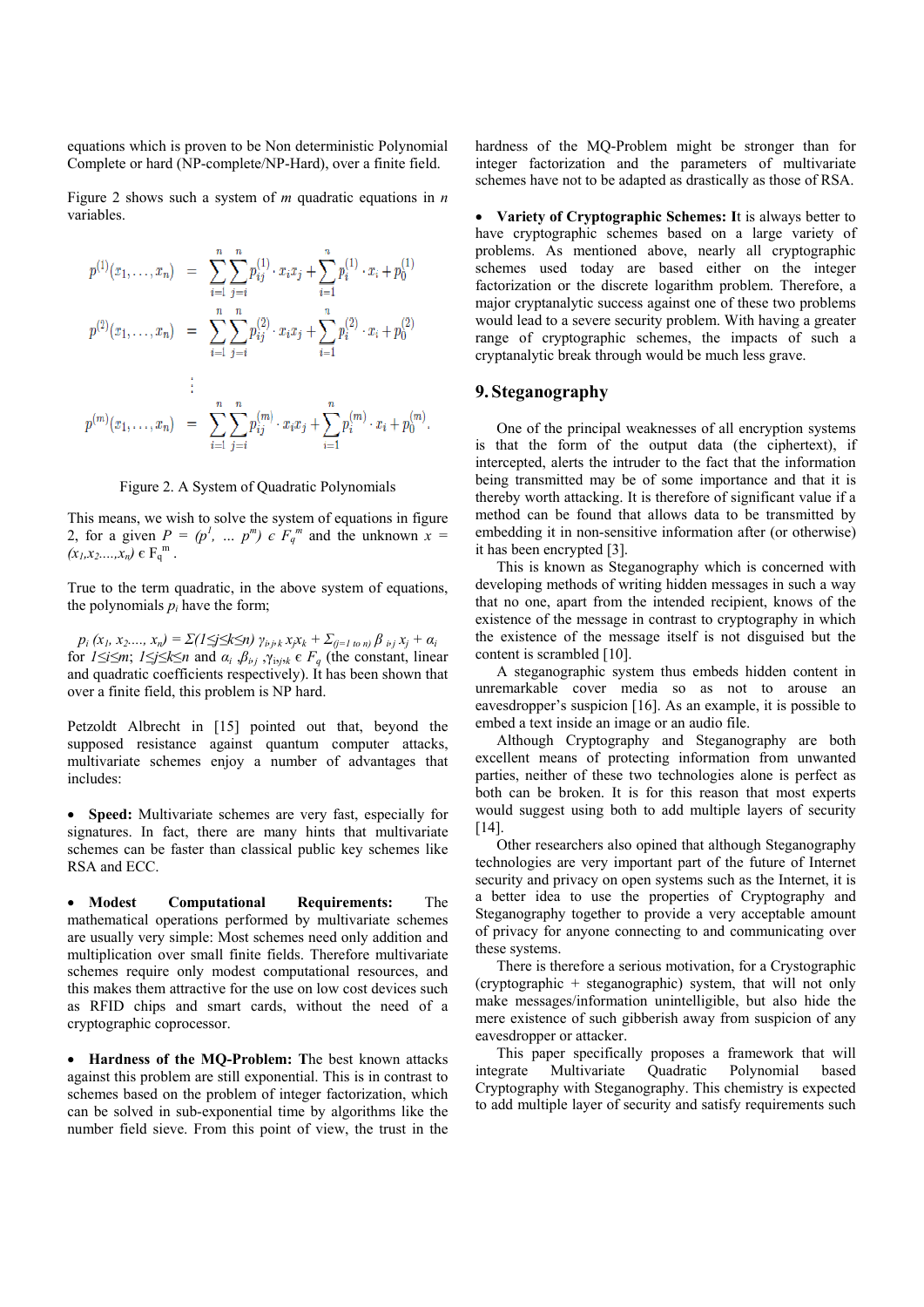as capacity, security and robustness for secure data transmission over an open channel.



Figure 3. A general Steganographic framework

### 10. The Proposed System

The modern formulation of steganography is often given in terms of the prisoners' problem [12] where Alice and Bob are two inmates who wish to communicate in order to hatch an escape plan. However, all communication between them is examined by the warden, Wendy, who will put them in solitary confinement at the slightest suspicion of covert communication.

In the proposed system, we have Bob (the sender) wishing to send a secret message  $P$  to Alice (the *receiver*): in order to do this, Bob first encrypts the message using a Multivariate Quadratic Polynomial encryption algorithm to produce a ciphertext,  $M$ . He then chooses a cover image  $C$ . The steganographic algorithm identifies  $C$ 's redundant bits (i.e., those that can be modified without arising Wendy's suspicion), then the embedding process creates a *stego image* S by replacing these redundant bits with data from  $M$ .



Figure 4. A Conceptual model of the proposed crystographic system

S is transmitted over a public channel (monitored by Wendy) and is received by Alice only if Wendy has no suspicion on it. Once Alice receives  $S$ , she can get  $M$  through the extracting process.

The embedding process represents the critical task for a steganographic system since  $S$  must be as similar as possible to  $C$  for avoiding Wendy's intervention (Wendy acts for the eavesdropper).

Least significant bit (LSB) insertion is a common and simple approach to embed information in a cover file: it overwrites the LSB of a pixel with an  $M$ 's bit. If we choose a 24-bit image as cover, we can store 3 bits in each pixel. To the human eye, the resulting stego image will look identical to the cover image [12].

Unfortunately, modifying the cover image changes its statistical properties, so eavesdroppers can detect the distortions in the resulting stego image's statistical properties. In fact, the embedding of high-entropy data (often due to encryption) changes the histogram of colour frequencies in a predictable way. Since standard steganographic systems do not provide strong message encryption, this work proposes a scenario where  $M$  is encrypted before embedding. Because of this, we're proposing a two-step protocol: first we must cipher P using a Multivariate Quadratic Polynomial based Encryption Algorithm (that is, a Post Quantum Encryption Algorithm) to obtain a ciphertext,  $M$  and then we can embed  $M$  in  $C$  using the Least Significant Bit (LSB) technique in order to produce a stego image, S, which is then transmitted over the network to the receiver...

The Simplified diagram in figure 4 shows the flow of data across the proposed system, from a sender to a receiver.

#### 10.1. PHASE 1: Encryption

Before sending a piece of message, a sender first encrypts the message, using a Multivariate Quadratic Polynomial based encryption algorithm. This algorithm is necessary for enhancing the robustness of the security of the proposed system. This should make the system useful or relevant in both classical computing as well as in the post quantum era.

### 10.2. PHASE 2: Hiding the cipher text in a cover image

Once the encryption is done, the resultant ciphertext is then hidden in a cover image. Hiding information inside images is a popular technique nowadays. An image with a secret message inside can easily be spread over the World Wide Web or in newsgroups. The most common methods for making these alterations involve the usage of the least significant bit (LSB), masking, filtering and transformations on the cover image. These techniques can be used with varying degrees of success on different types of image files [5].

10.1.1. The Least Significant Bits (LSB) Approach. A simple approach for embedding information in cover image is using Least Significant Bits (LSB). The simplest steganography techniques embed the bits of the message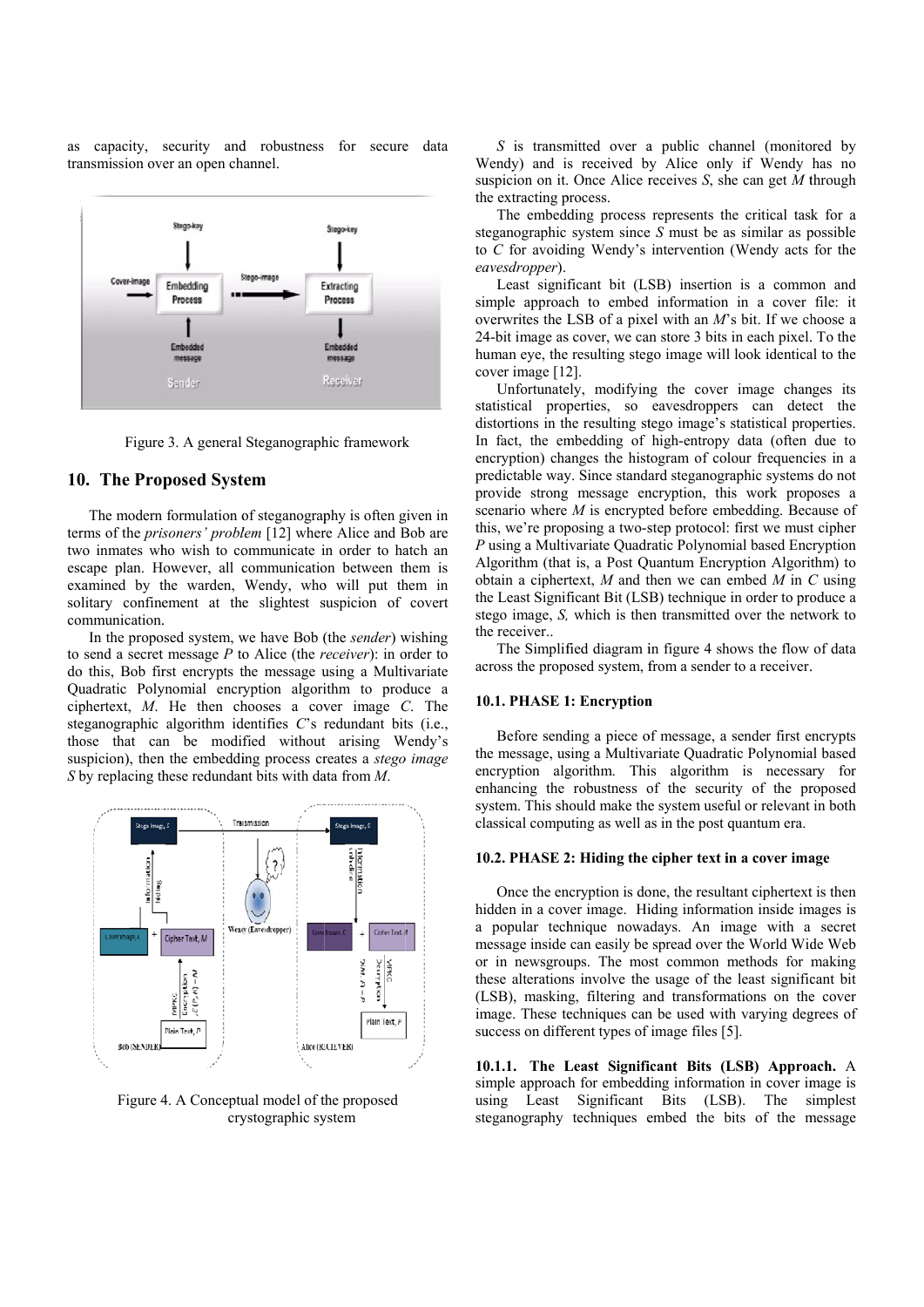directly into least significant bit plane of the cover image in a deterministic sequence. Modulating the least significant bit does not result in human-perceptible difference because the amplitude of the change is small. To hide a secret message inside an image, a proper cover image is needed. Because this method uses bits of each pixel in the image, it is necessary to use a lossless compression format, otherwise the hidden information will get lost in the transformations of a lossy compression algorithm. When using a 24-bit color image, a bit of each of the red, green and blue color components can be used, so a total of 3 bits can be stored in each pixel. For example, the following grid can be considered as 3 pixels of a 24-bit color image, using 9 bytes of memory:

```
(00100111 11101001 11001000) 
(00100111 11001000 11101001) 
(11001000 00100111 11101001)
```
When the character A, which binary value equals 10000001, is inserted, the following grid results:

## (0010011**1** 1110100**0** 1100100**0**) (0010011**0** 1100100**0** 1110100**0**) (1100100**0** 0010011**1** 11101001)

In this case, only three bits needed to be changed to insert the character successfully. On average, only half of the bits in an image will need to be modified to hide a secret message using the maximal cover size. The result changes that are made to the least significant bits are too small to be recognized by the human visual system (HVS), so the message is effectively hidden [14]. As shown, the least significant bit of third color remains without any changes. It can be used for checking the correctness.

## **10.3. PHASE 3: Receiver splits Stego Image into Cover Image and CipherText**

On receiving the Stego Image, *S,* the receiver performs a reverse of the Message hiding process, to reveal the cover image, *C* and the ciphertext, *M*.

#### **10.4. PHASE 4: Decryption**

The receiver then, applies the decryption algorithm and key corresponding to the one used for encryption by the sender, on the ciphertext *M* in order to get back the original plaintext message, *P*.

# **11. Conclusion**

Various techniques have been developed for enhancing the security confidentiality of cloud communication/computation. None of these however have been able to guarantee one hundred percent security [9].

Crystography is a very new and interesting topic for researchers and the combination of Cryptography and Steganography is used in it so all security purpose are solved.

This paper has proposed a public key multi-level security system (crystosystem) that will guarantee security of cloud computing in both Classical and Post Quantum Computing era.

# **12. References**

[1] Alese, B. K., Philemon E. D., Falaki, S. O., (2012). "Comparative Analysis of Public-Key Encryption Schemes". International Journal of Engineering and Technology Volume 2 No. 9, September, 2012.

[2] Alowolodu O.D, Alese B.K, Adetunmbi, A.O., Adewale O.S., Ogundele, O.S. (2013). "Elliptic Curve Cryptography for Securing Cloud Computing Applications". International Journal of Computer Applications (0975 – 8887) Volume 66– No.23, March 2013.

[3] Blackledge, J., (2010). "Information Hiding using Stochastic Diffusion for the Covert Transmission of Encrypted Images". ISSC 2010, UCC, Cork, June 23-24

[4] Bloisi, D.D., Locchi, L: "Image based Steganography and cryptography", Computer Vision theory and applications volume 1 , pp. 127-134 .

[5] Cachin C. (2005). Digital Steganography, Encyclopedia of Cryptography and Security.

[6] Daniele, C (2009). "Cloud Computing: benefits, risks and recommendations for information security." Available online at www.google.com

[7] Dahal S. (2012). "Security Architecture for Cloud Computing Platform". Master of Science Thesis Stockholm, Sweden 2012. TRITA-ICT-EX-2012:291 available online at www.google.com

[8] Ding, J. Gower, J. and Schmidt, D. (2006), "Multivariate Public Key Cryptosystems." Springer Publishers.

[9] Gabriel A.J., Alese B.K., Adetunmbi A.O. and Adewale O.S. (2010). "Design and Implementation of Internet Protocol Security Filtering Rules in a Network Environment". International Journal of Computer Science and Information Security (IJCSIS), U.S.A. Vol. 9, No. 7. Pages 134-143.

[10] Johnson, N.F. and Katzenbeisser, S. (2000), "A survey of steganographic techniques," in Proc. Information Hiding, Norwood, MA, 2000, pp. 43–78.

[11] Kaufman, L. M. (2010) "Can public-cloud security meet its unique challenges?" Security & Privacy, IEEE 8.4(2010): 55-57.

[12] Kharrazi, M., Sencar, H. T., and Memon, N. (2004). "Image steganography: Concepts and practice". In WSPC Lecture Notes Series.

[13] Kui, R., Wang, C. and Wang, Q. (2012) "Security challenges for the public cloud." Internet Computing, IEEE 16.1 (2012): 69-73.